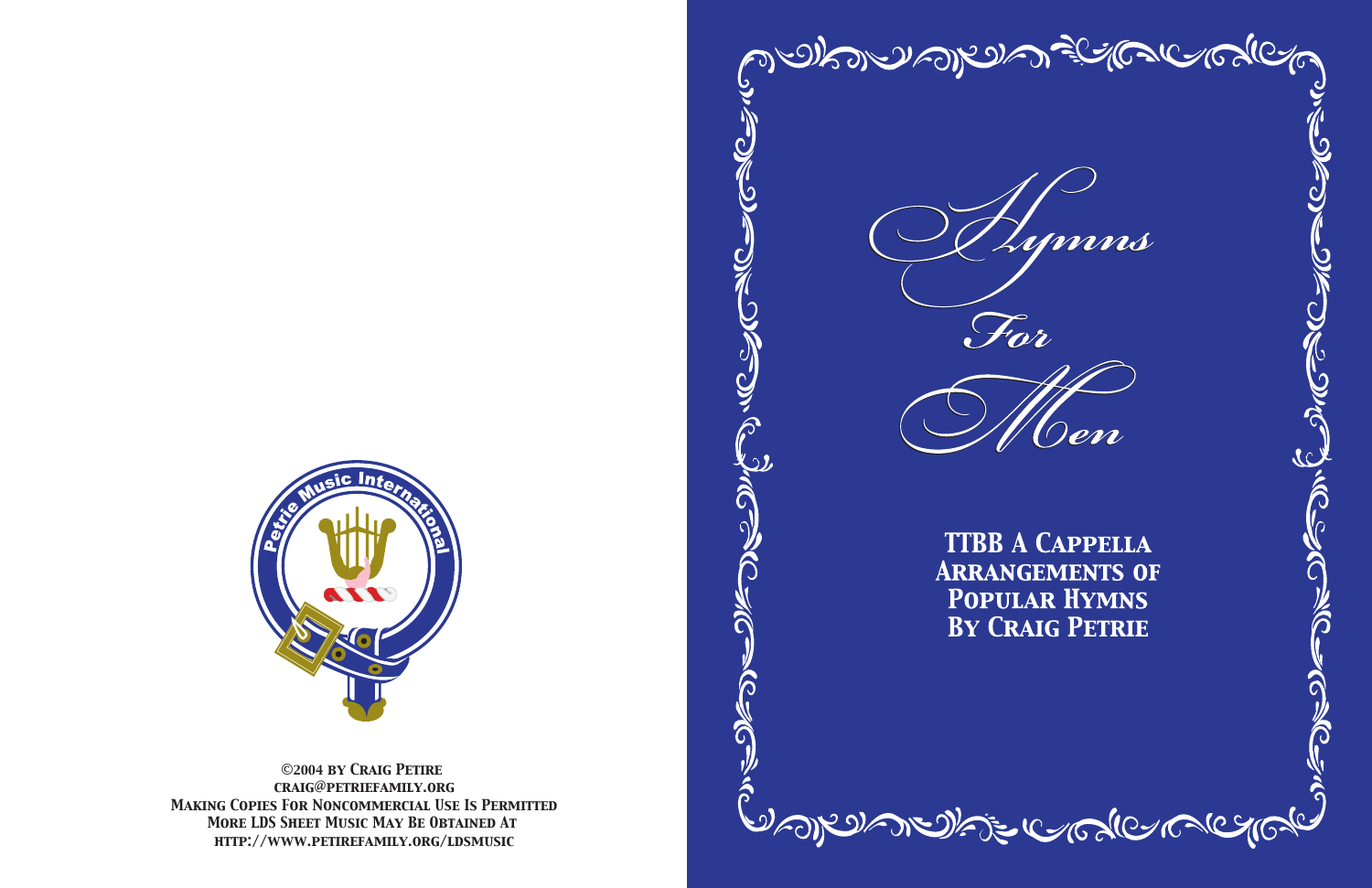



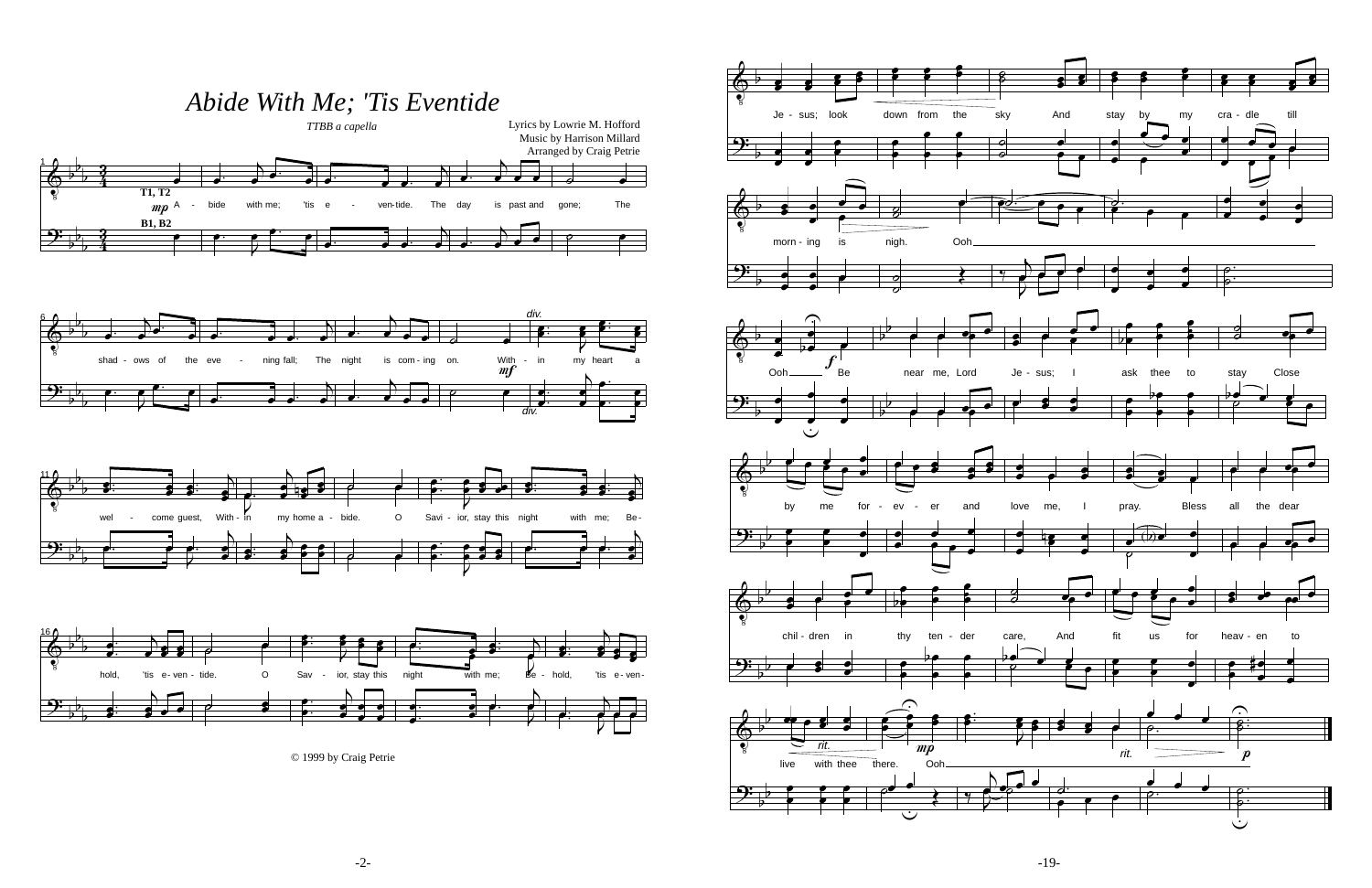



 $\overline{b}$  $\overline{\bullet}$  $\bullet$  $\overline{\bullet}$ :

 $\overline{\bullet}$ 

 $\overline{b}$  $\overline{\bullet}$  $\overline{\bullet}$ 

 $\overline{\phantom{a}}$ 

ŕ

 $\bullet$ **‡•** 

> É F

 $\boldsymbol{f}$ 

 $\ddot{\bullet}$ 

q

l<br>E

 $\overline{\bullet}$  $\bullet$ 

-18- -3-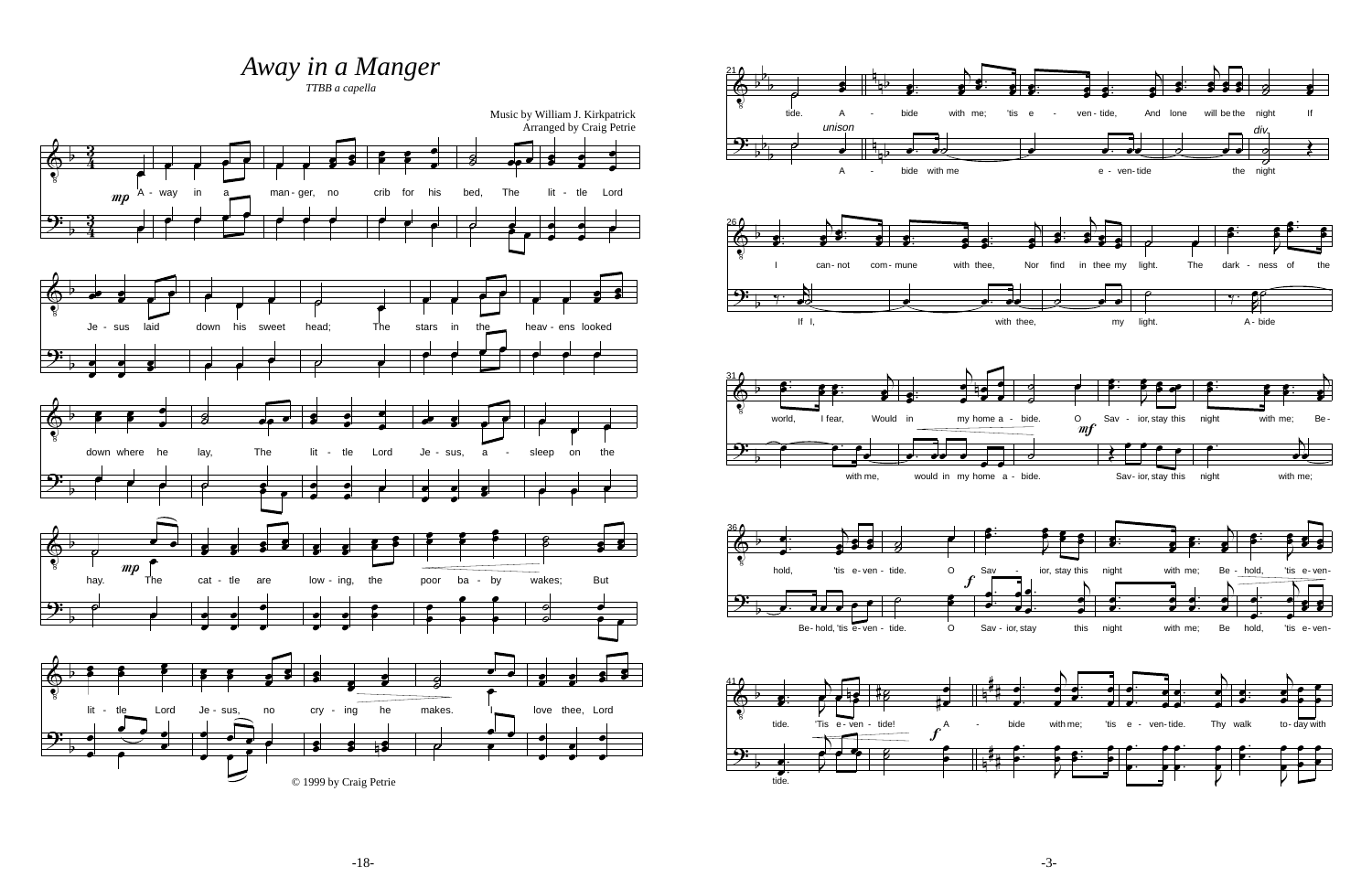

















-4- -17-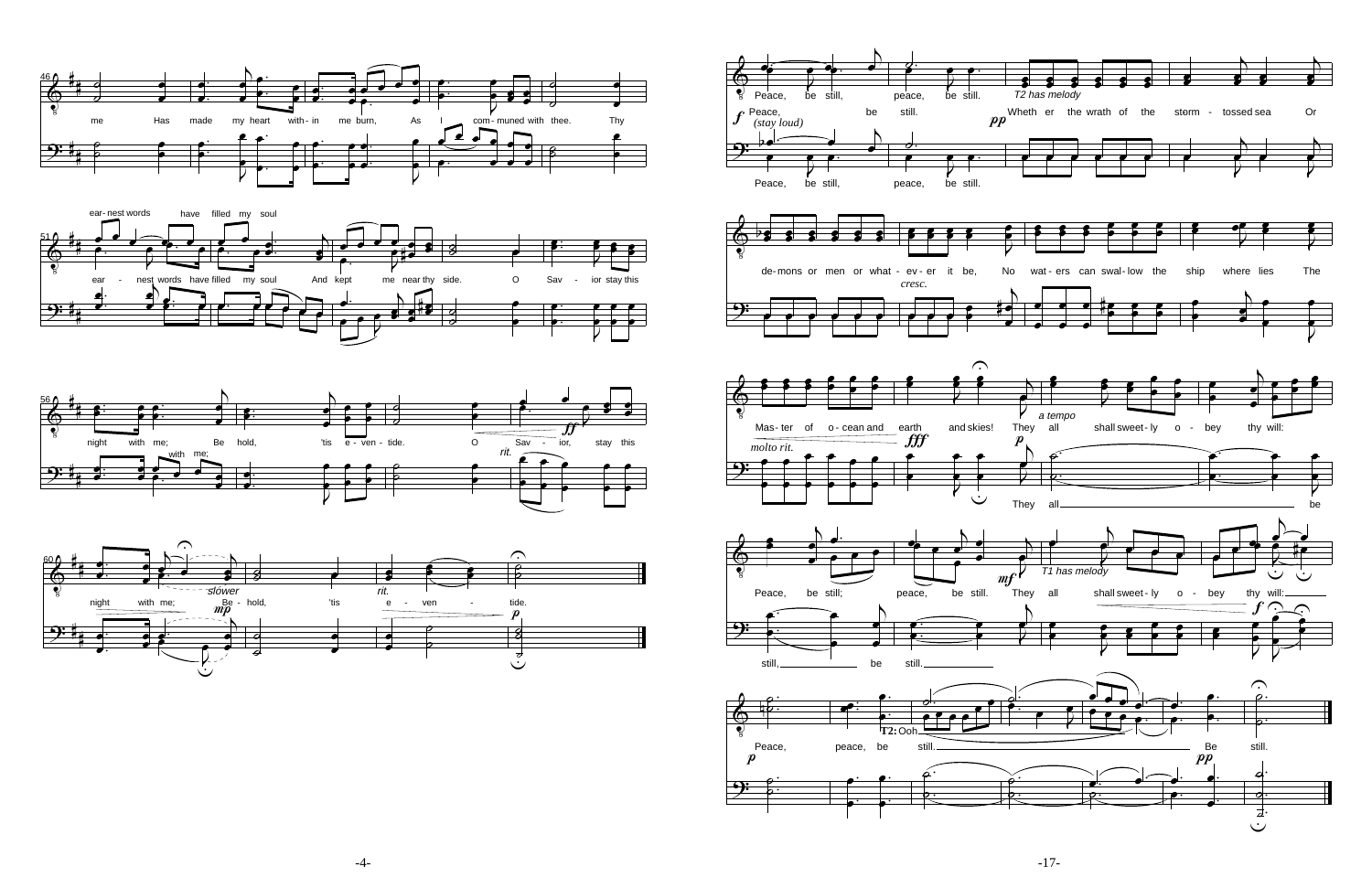









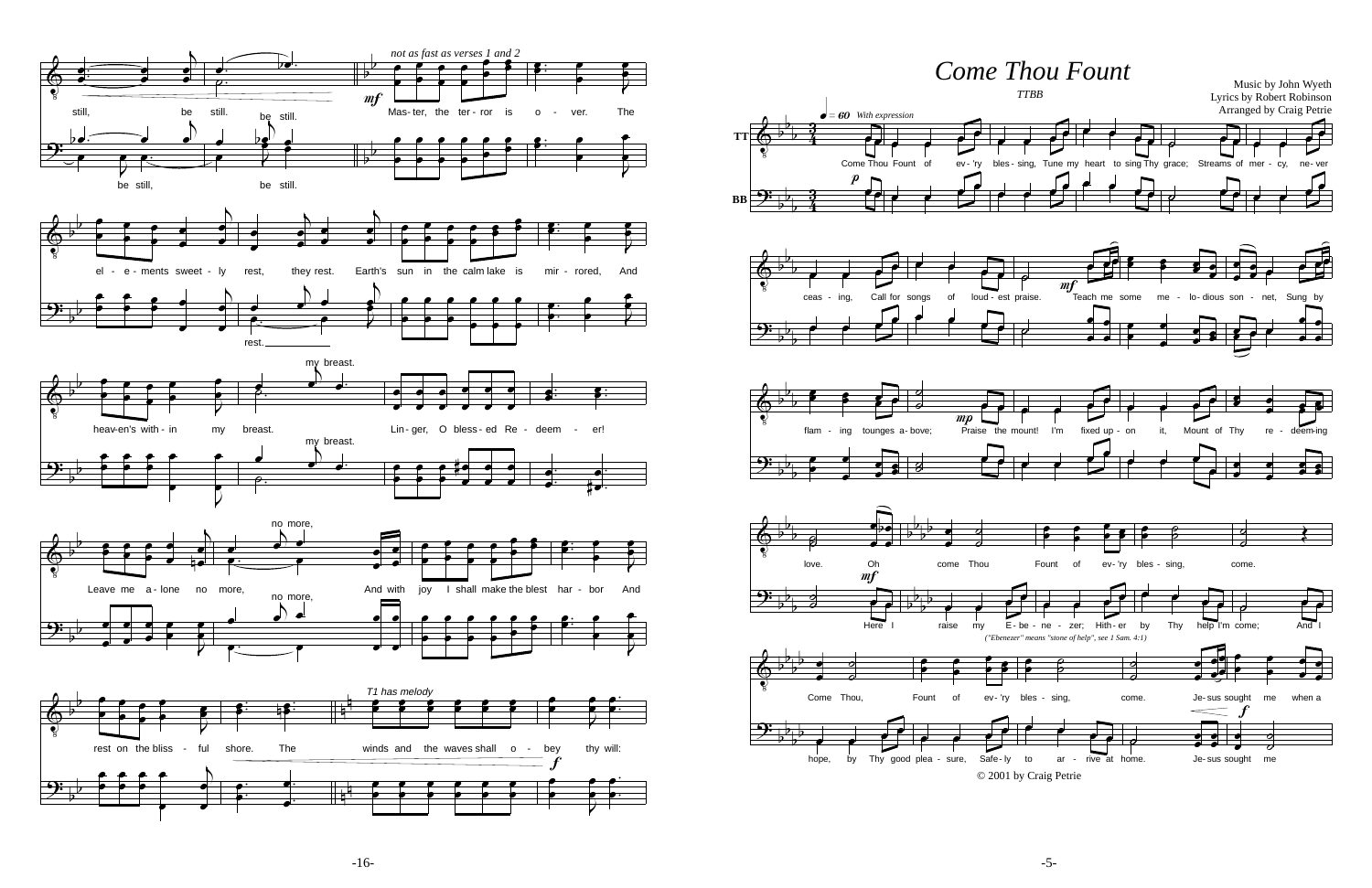









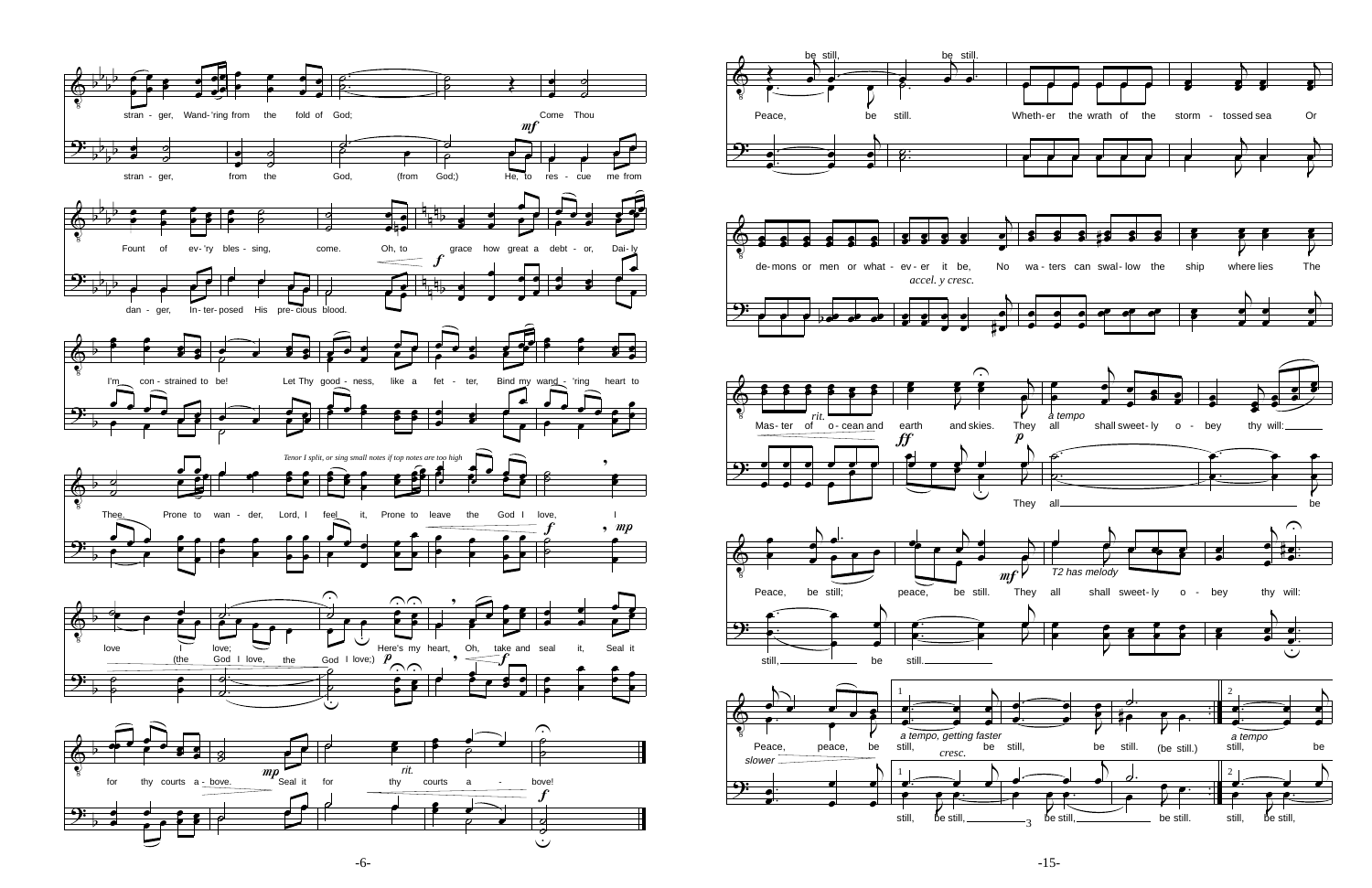





![](_page_6_Figure_5.jpeg)

![](_page_6_Figure_6.jpeg)

![](_page_6_Figure_2.jpeg)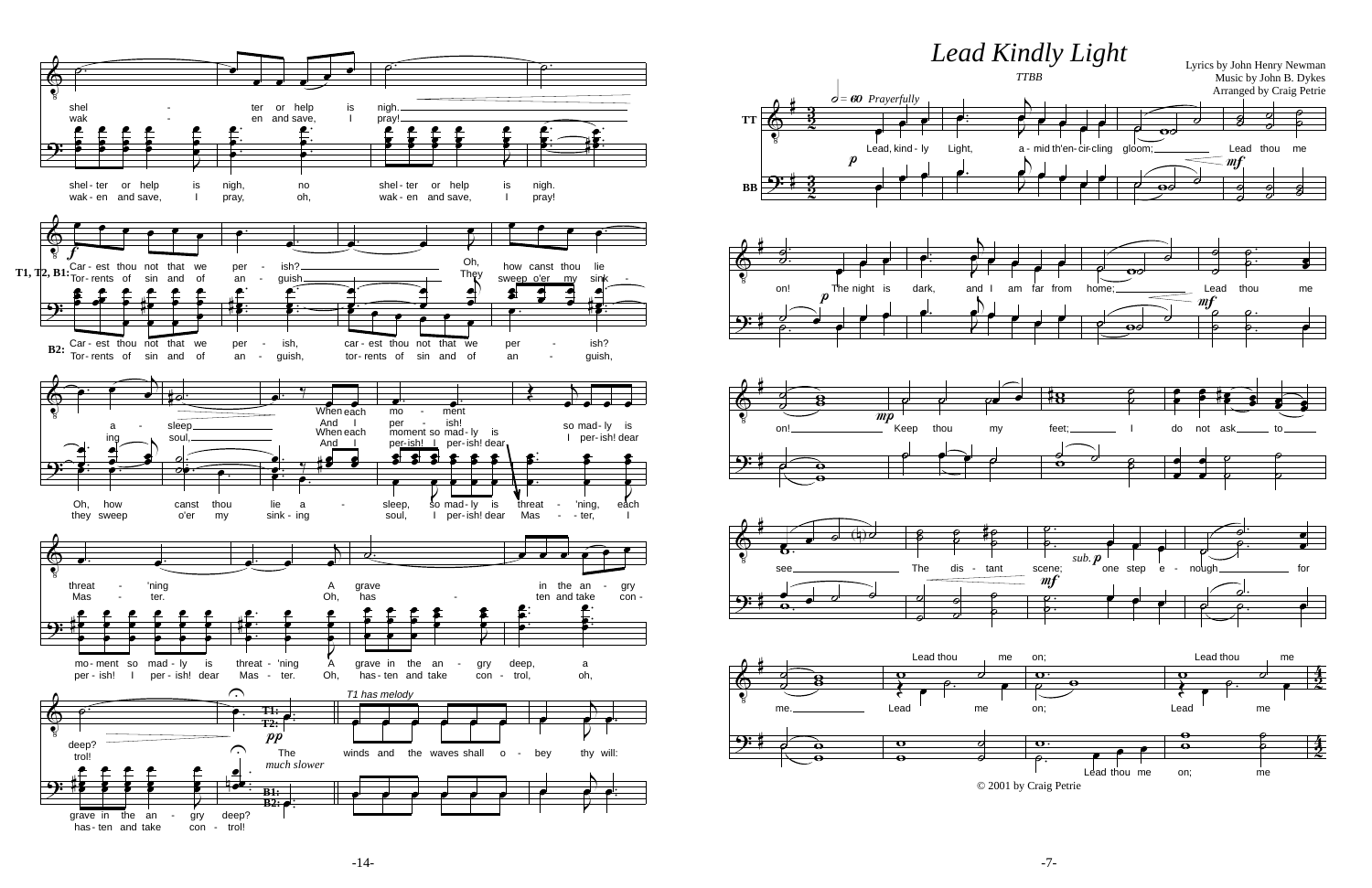![](_page_7_Figure_1.jpeg)

![](_page_7_Figure_2.jpeg)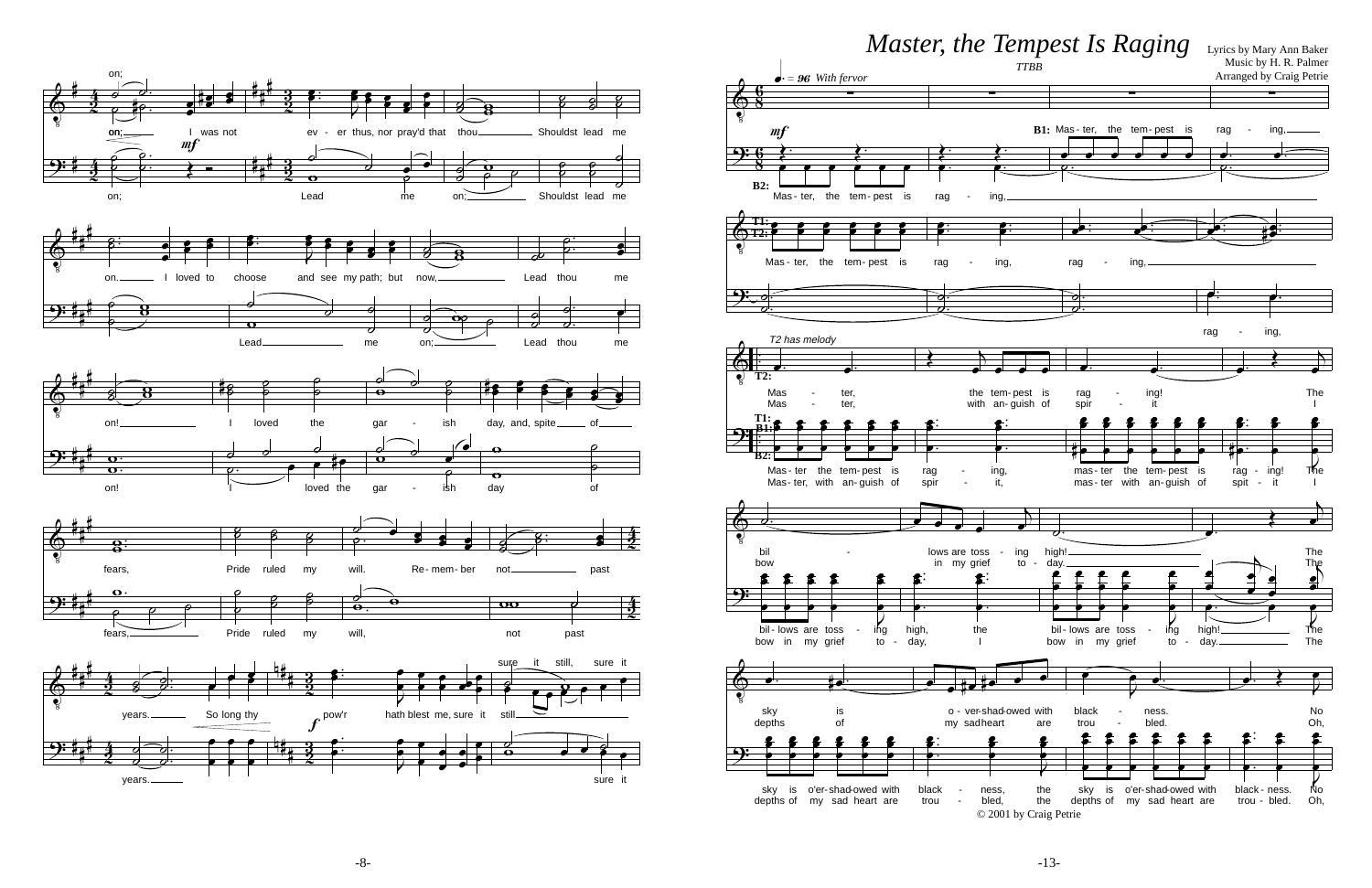![](_page_8_Figure_0.jpeg)

![](_page_8_Figure_1.jpeg)

![](_page_8_Figure_2.jpeg)

![](_page_8_Figure_3.jpeg)

![](_page_8_Figure_4.jpeg)

![](_page_8_Figure_5.jpeg)

![](_page_8_Figure_6.jpeg)

![](_page_8_Figure_7.jpeg)

![](_page_8_Figure_8.jpeg)